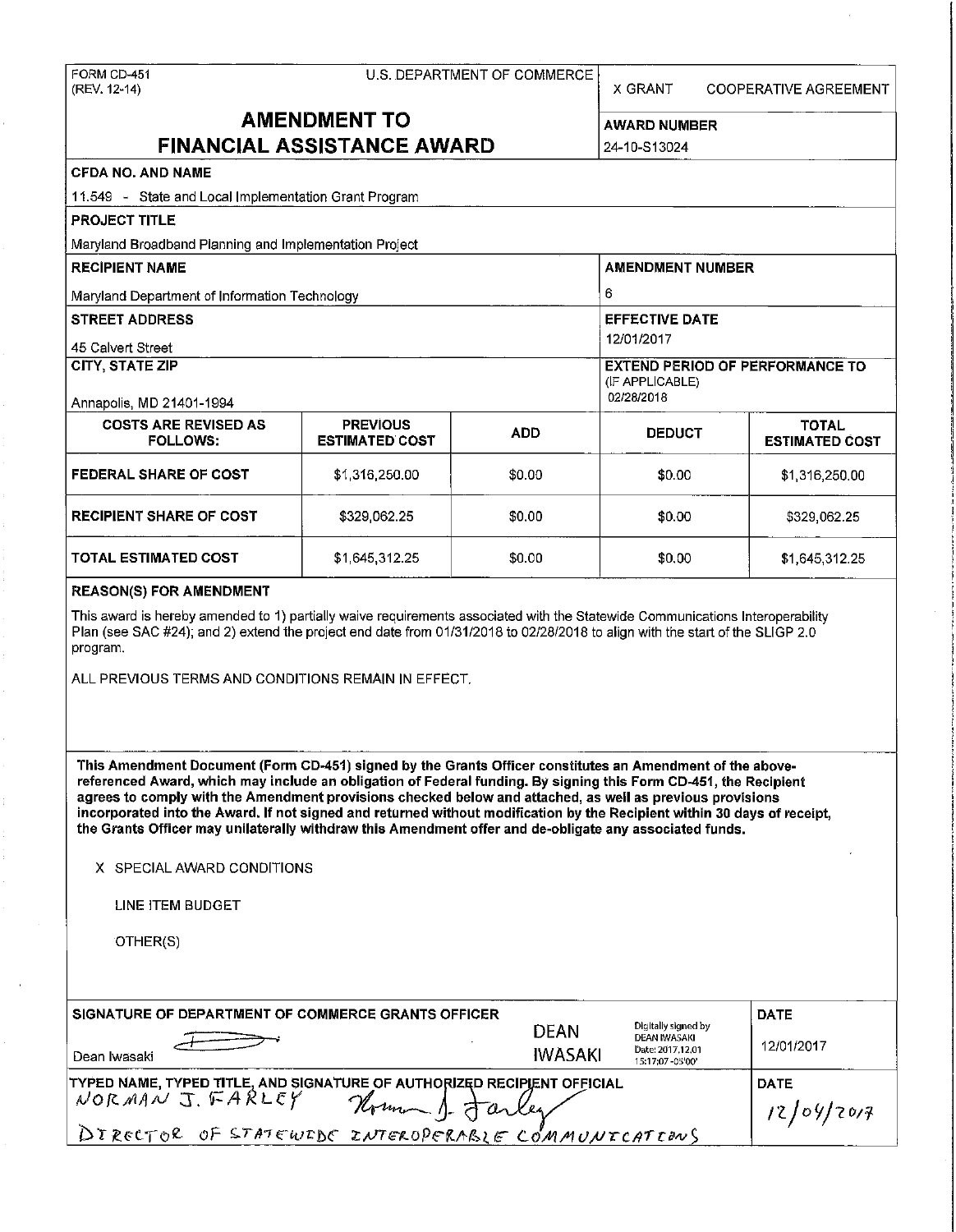Award Number: 24-10-S13024, Amendment Number 6 Federal Program Officer: Yuki Miyamoto-Mendez Requisition Number: 17008 Employer Identification Number: 526002033 Dun & Bradstreet No: 961890741 Recipient ID: 2429213 Requester ID: 2429213

#### **Award ACCS Information**

| 缓慢 |      |             |                        |             |        |
|----|------|-------------|------------------------|-------------|--------|
| -- | 2013 | 8150000-000 | 11-00-0000-00-00-00-00 | 41-19-00-00 | \$0.00 |

#### **Award Contact Information**

| <b>Contact Name Contact Type Contact Type Contact Name Contact Name Contact Type Contact Type Contact Type Contact Type Contact Type Contact Type Contact Type Contact Type Contact Type Contact Type Contact Type Contact Type </b> |                |                            |               |
|--------------------------------------------------------------------------------------------------------------------------------------------------------------------------------------------------------------------------------------|----------------|----------------------------|---------------|
| Mr. Norman J Farley                                                                                                                                                                                                                  | Administrative | Norman.Farley@Maryland.Gov | 410-697-9681  |
| Mr. Michael G Leahy                                                                                                                                                                                                                  | Technical      | michael.leahy@maryland.gov | -410-697-9401 |

#### **NIST Grants Officer:**

Dean Iwasaki 100 Bureau Drive, MS 1650 Gaithersburg, **MD** 20899-1650 (301) 975-8449

#### **NIST Grants Specialist:**

Shiou Liu 100 Bureau Drive, MS 1650 Gaithersburg, MD 20899-1650 (301) 975-8245